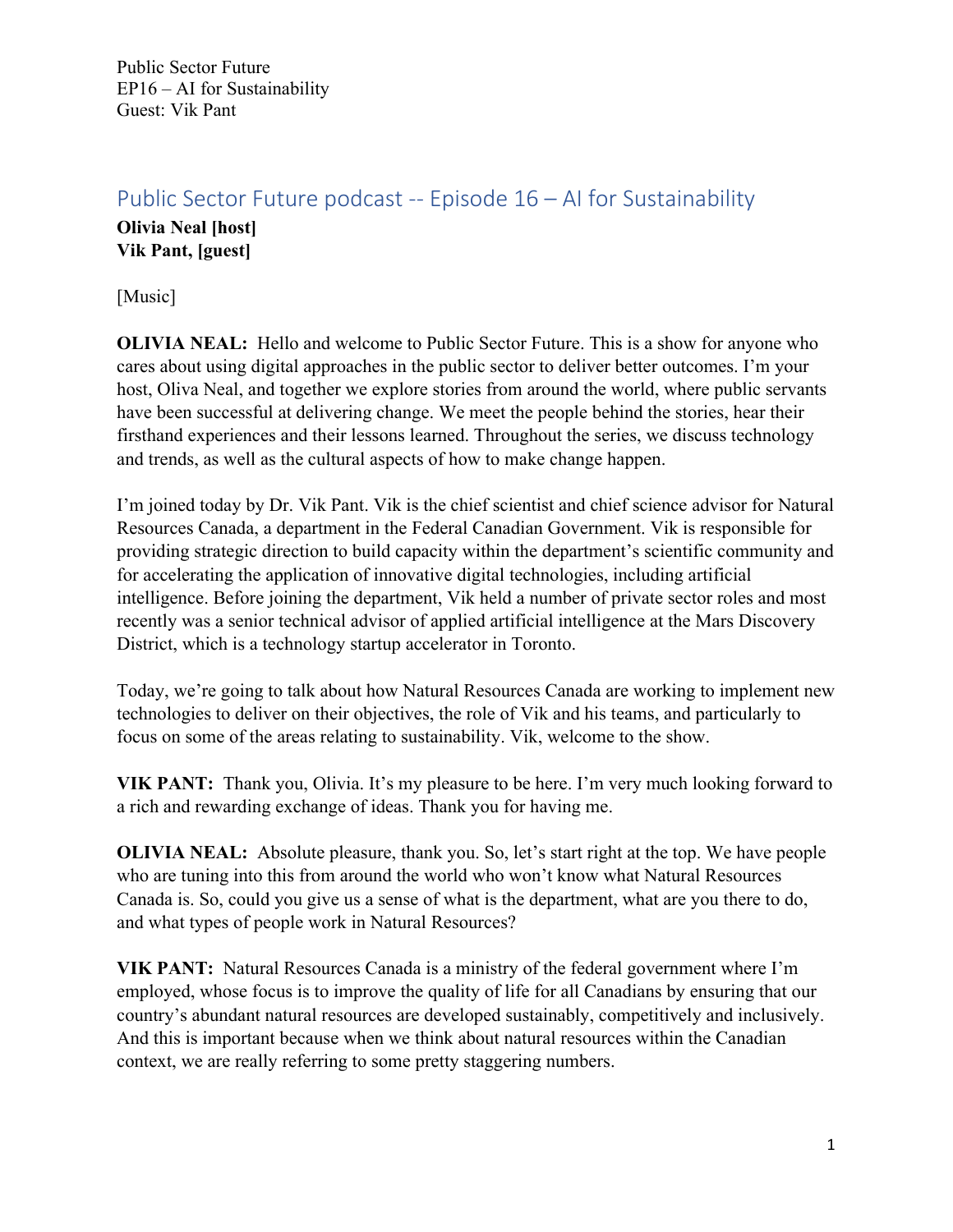Approximately 17% of Canada's nominal GDP can be attributed to – directly or indirectly to the natural resources sector. It is directly or indirectly responsible for around 1.7, 1.8 million jobs, and also the exports accruing to the natural resources sector are estimated in the range of around a quarter-trillion dollars, comprising about 50% of our total merchandised exports. So, really, our mission of ensuring that natural resources are developed sustainably, competitively and inclusively – you can understand what kind of a force multiplier it can have on boosting the Canadian economy, to the benefit of all Canadians.

**OLIVIA NEAL:** Within the department, how many people are there in Natural Resources Canada? Is this a very large department or is it more of a focused team?

**VIK PANT:** In Natural Resources Canada, we have approximately 5,000 colleagues, very interestingly, Natural Resources Canada has a very large science complement. In fact, almost half of our expenditures and half of our workforce is in fact science and technology, research and development related. Science is at the heart of NR Canada, and that's why we think of ourselves as a science-based economic department.

**OLIVIA NEAL:** Okay, so when you joined the department in your role as chief scientist, how did you think about setting your priorities, and what are your priorities now? What are you focusing on for the next few years?

**VIK PANT:** When I joined the department, I was given three main priorities. The first objective, the first high-level goal that I have is to ensure what we call the horizontality of science across our enterprise. One role which I as the chief scientist and chief science advisor have is to ensure that there is a lot of collaborative learning that is going on, because indeed, we have some of the world's leading scientific experts in many of the fields. The second priority that I was asked to look into was the notion of what we call horizontal science, holistic science. And the holistic science is very often, when we think about science, we think about Western science. We think about the scientific method.

Increasingly, there has been an appreciation, and increasingly there has been a consideration to also look at other viewpoints, other worldviews of science, and a good example of this is indigenous ways of knowing and learning. We know that there is much wisdom in indigenous ways of knowing and learning, so if our science cadre, if our scientists, our technologists are aware of what those learnings are, what that wisdom is, then their own practices and their own methods can be better informed, and vice versa.

And what this means in a concrete sense is to ensure that we have relationships with communities that are knowledge holders, for instance, with indigenous knowledge and indigenous learning. It's to ensure that our practices and our processes within the department are respectful of their intentions, their concerns, their goals and objectives as well, and also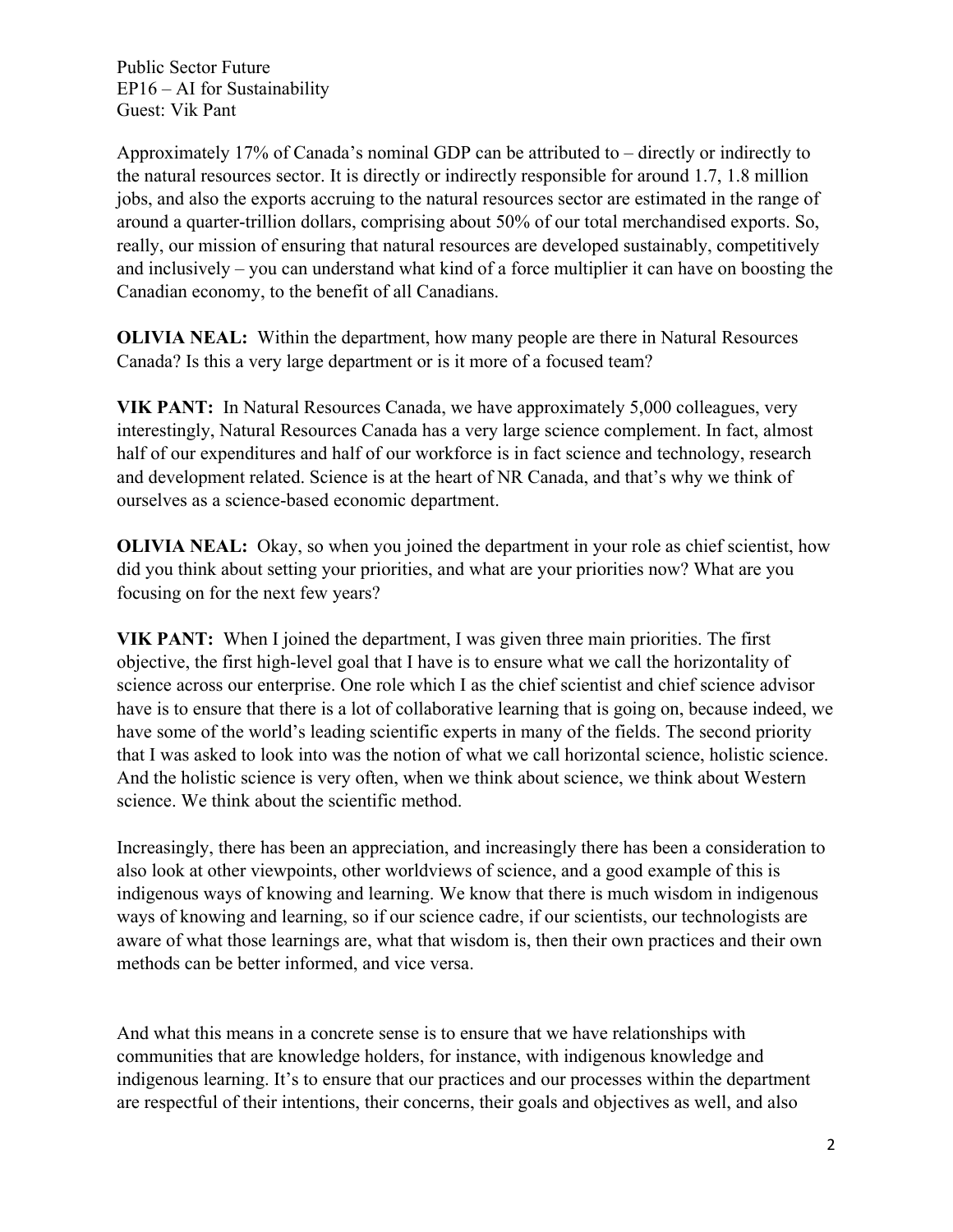making sure that there are training programs and to ensure that there are knowledge-sharing programs available to our scientists.

And the third goal that I have been focused on, which really maps to my core competency most naturally, was to accelerate the creative application of innovative digital technologies to maximize the impact of software, of technology, in our department, and this means working with technology such as artificial intelligence, data science, blockchain, Internet of Things, 3D printing.

There's lots of interesting, advanced technologies out there. Traditionally, they were used in a fairly ad hoc and experimental basis in our department. How do we set up a technology launchpad where we can not only benefit from that micro scale experimentation, but do so with a pathway to production? So, those would be my three main goals. It's horizontal science, holistic science and the digital acceleration of science.

**OLIVIA NEAL:** Wow, okay. So, three quite meaty priorities that you've got there. I'd like to explore the last one a little bit more. How to move from an ad hoc, enthusiastic experimental approach to something which really cedes results, and can be scaled and implemented? We see in many public sector organizations around the world, there are people who are hungry for change, who want to push things forward, who want to try things out, and you often get these pockets of innovation. But I think what is often a challenge for many public sector organizations is really thinking about, how do you make that part of the system and how do you make sure that the system supports those new ideas. So, I'm interested in learning how you're tackling that challenge, and what you'd set up and put in place.

**VIK PANT:** By way of background, my own training is in Information Science. I have a PhD in the field, and so I think of myself as a modeler at my heart. So, what my team and I have worked out is, there are really five main elements to a successful technology launchpad in a public sector setting. This has been our experience. We've validated it for two years and happy to say that our funding got renewed based on our track record and our results, So, the first one, Olivia, I'd like to say, is it all starts with capability. It all starts with talent. It all starts with competence. A lot of organizations have great ideas. The problem is right now that the talent market is very scarce.

So, the first thing to do is to build this pathway into this high-quality pool of extremely talented and qualified individuals so that we can build capacity. When I came into the department, I reached into my networks and connections and created value propositions that I knew would resonate with the types of folks that we were targeting. Once we had the team, we wanted to make sure that the mission was laser focused on value realization. We wanted to make sure that the scientist and our data scientist, our digital solution architects, our software technologists came together and they collectively worked to co-create value. The third thing we really focused on also was that while not everybody wants to become a data scientist, the level of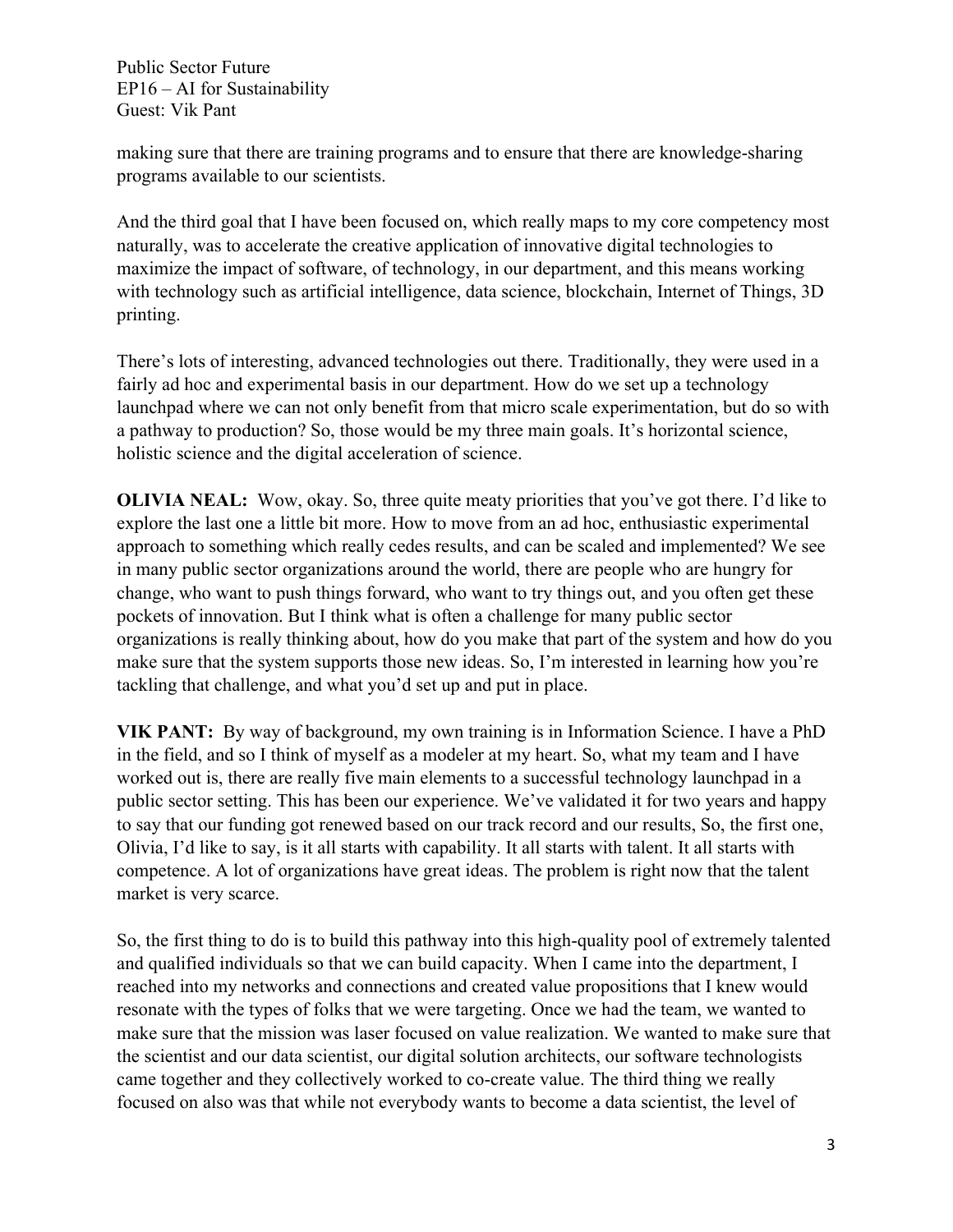conversation in the department needs to be sophisticated where folks have a general understanding of the value of data, how to think about data as a resource with opportunities for value creation.

And so, knowledge sharing and this notion of what we call the digital acumen, became very important for us as the accelerator– we wanted to make sure we created ample learning opportunities for colleagues from across our department to learn about data science. The fourth thing is this notion of strategic partnerships. And what I want to emphasize here is, Olivia, that in the past, a lot of times, we hear the work partnership used but in fact, it's being used to refer to what I call transactional interactions.

It's not truly a strategic, complementarity-boosting, supplementarity-enhancing(sic) type of an alliance or a joint venture.So, one of the things that I did and my team did was, we looked around for like-minded organizations, primary case being Microsoft, where we wanted to focus on not just the topic of software, but we wanted to look at what else could Microsoft bring to the table, and in return, what we could bring to the table in a way that led to win/win, mutuallybeneficial outcomes.

So, I'll give you a concrete example. We know in working with Microsoft that Microsoft employs not just extremely smart computer programmers and data scientists, but Microsoft also employs extremely smart meteorologists, and climatologists, and weather forecasters, and climate modelers. They employ geologists, geophysicists, geochemists, geobiologists. So, when we realize that there are so many areas of intersecting and overlapping complementarity, looking at Microsoft simply as a software vendor would leave potentially a lot of opportunity missed in terms of value for us.

So, now, for instance, in the relationships we have with Microsoft, we focus on goals not just in terms of software but in terms of higher order objectives, sustainability, net zero, climate change mitigation, adaptation, remediation. What else can NR Canada bring to the table, what can Microsoft bring to the table, and how can we really tackle some of these big global problems that both of our organization leaderships have committed behind.

So, that would be the fourth piece to the five pieces, I would say, and the fifth element of the way that we've calibrated and optimized our digital accelerator, Olivia has to do with this notion of how do you go from pilot to production? The nature of advanced technology is inherently experimental. It's inherently exploratory.

So, you want to give data scientists and all the stakeholders that are involved in that design and development process a lot of latitude. But at the same time, at a macro level, from a portfolio perspective, we are the government. We are accountable. We are responsible.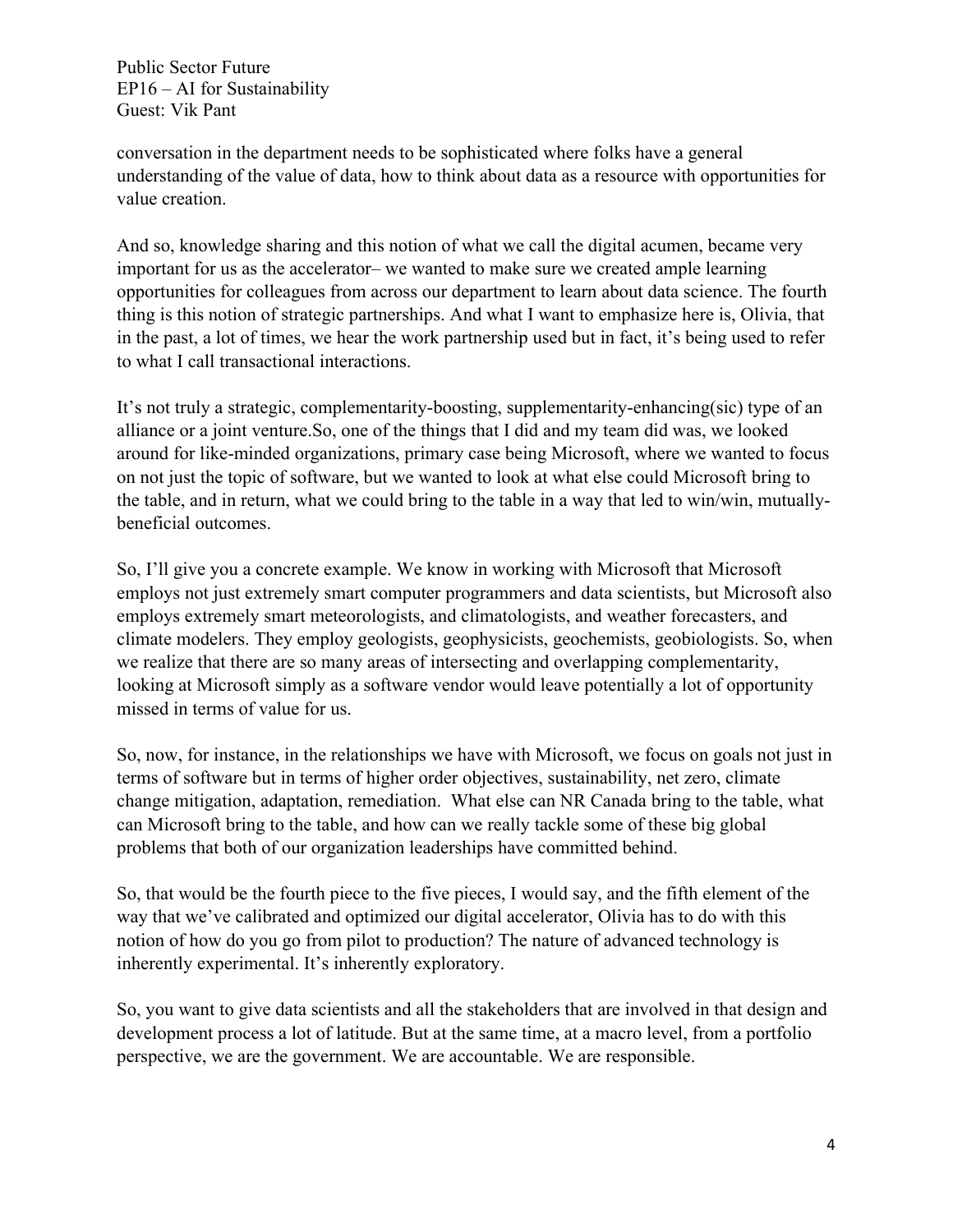So, the word is governance. We still have to make sure that we're following all the rules, we're abiding by all the regulations, that we do have the overarching rubric applied to the work that we do. So, this notion of governance as the fifth pillar also enabled us for success to go from pilots to production.

So, these are the five main things I would say have been truly helpful for us in the accelerator, and by focusing on them and then finding the interconnections between them, has been truly beneficial. So, talent would be one. This notion of value co-creation, value realization, value delivery with the clients would be number two. This idea of nurturing a digital first, data-aware culture. The fourth one would be partnerships, innovative partnerships, But also, then I mentioned doing all of this in a way that abides by the rules and complies with all the regulations that Canadians have come to trust the Canadian government for doing the right thing.

**OLIVIA NEAL:** Well, I think there's so much there to really dive into, and I really appreciate that very clear framing in the way that you're thinking about those five things, because I think there are lots of other organizations around the world who are looking at setting up these types of approaches or maybe have done with varying degrees of success. So, hearing your lessons learned is very valuable as part of our conversation.

I'd like to delve in a bit more to the strategic partnerships piece, and I promise I did not pay Vik to speak so positively about Microsoft. In fact, we gave him free reign, and you chose to talk about that all by yourself, which is fantastic. I'm really delighted to hear how well that relationship is working. But we'll come back to that strategic partnerships piece in a moment. Before we do that, I'd like to just talk a little bit more about some of the specifics of what this has been delivering. could you give us an example of what's the type of current projects that you've got going on?

**VIK PANT:** Yes, absolutely, and I'll share a composite example, because I think this really illustrates our thinking at a portfolio level of how we select projects with an emphasis on reuse and with an emphasis on sort of a long-term value realization.

The Canadian Center for Mapping and Earth Observation is internationally recognized as one of the world's leading centers for cartography, remote space-based earth observation and remote sensing. Now, we have access through the Canadian Space Agency to satellite imagery, so when satellite imagery of Canada's land cover, water cover comes in, we are able to analyze this and as you can imagine in the past, historically this was a completely manual exercise. So, there were people who would pore over these plates or these slides, and really painstakingly try to understand features by looking at them through microscopes or other types of magnifying equipment.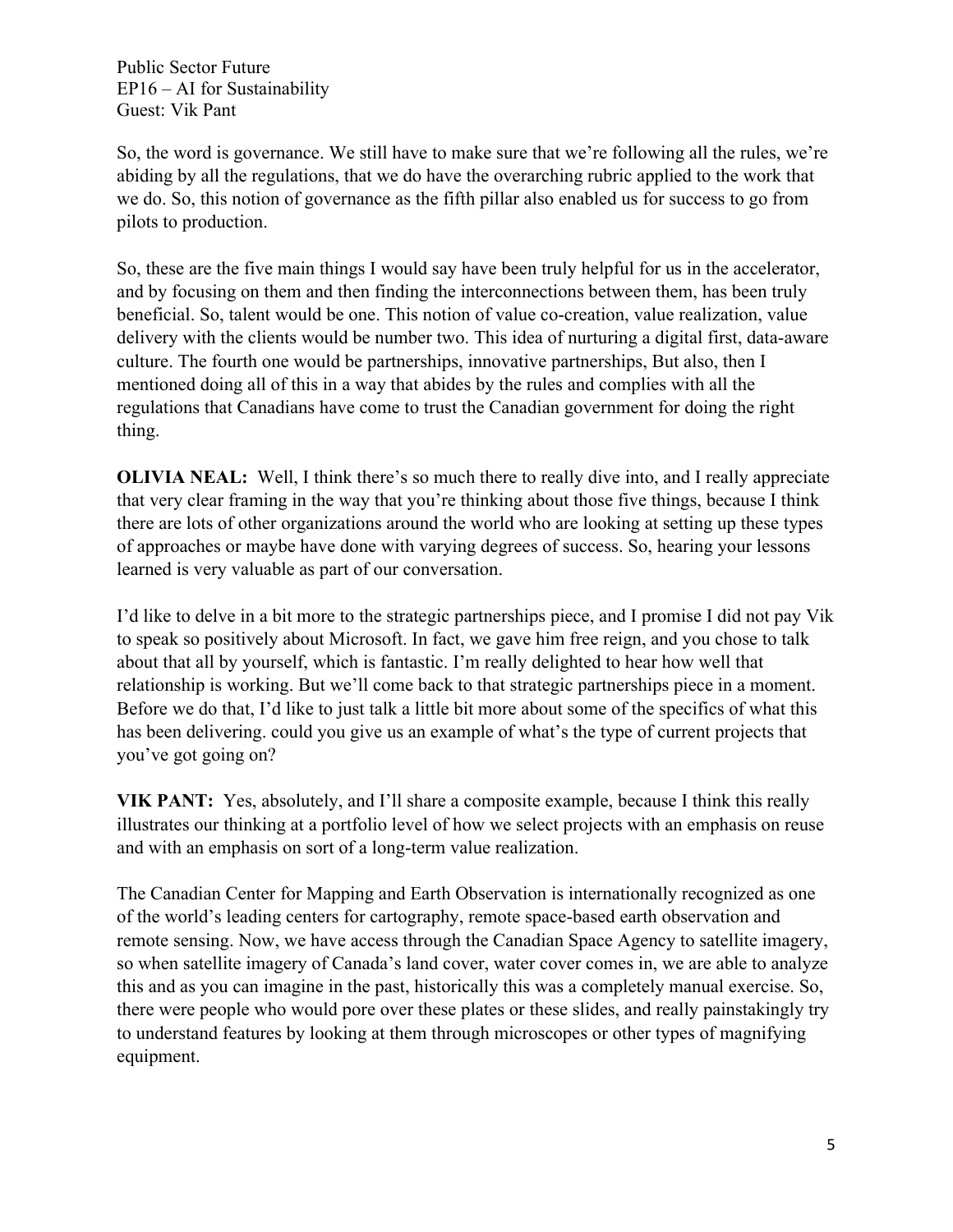Now, with the advent of machine vision technology, we all know how common and how popular nowadays it is to do image recognition using artificial intelligence, so naturally for us, a very relevant use case would be to take satellite imagery as it comes in off of the satellites and then use advanced artificial intelligence techniques and technologies to analyze those images with a view to understanding, down to the pixel level, what that pixel represents.

So, if you think about a pixel as representing the top of a tree versus the top of a road versus the top of a building versus the top of a body of water, you can imagine that now when you have raw pixels overlaid with artificial intelligence derived semantic layer, and semantic layer meaning that sort of not just the color of the pixel that you're seeing, but actually what that pixel corresponds to in a conceptual sense, then you could really make all types of very interesting decisions from a planning perspective, from a policy perspective, from a forecasting perspective.

So, one of the things that our team in the digital accelerator did was, we partnered with the Canadian Center for Mapping and Earth Observation, and they had already been doing some excellent work on training an ensemble of artificial neural networks so that you could now have satellite images coming in, they were annotated in the beginning with some human input experts who could say, this pixel means this, this pixel means that.

And once you had a sufficiently large dataset of expert annotated satellite images, now we could train a machine learning model, and once that model is trained, as you can imagine, in the future when new satellite images come in, you can run those satellite images through the trained model and the model can now pretty much give you an extra layer on top of your image, and now that layer can be used for all types of interesting downstream applications.

So, what those applications are, let me give you a few examples. Think about flood mapping. That's one of the obligations that Natural Resources Canada has is to prepare flood maps, and when you think about the destructive nature of floods, where floods can destroy property and it can hurt and harm life and livestock, this is something we want to get better and better at being able to predict, better and better at being able to respond to, and better and better at being able to address.

So, now using this kind of technology to generate flood maps and then actually augmenting them with the flood maps that are being generated by subject matter experts, now you have a collective intelligence built around flood mapping that is superior to or is certainly complimentary to the understanding that you would have had, had you not had this kind of artificial intelligence bolstering the set of insights that you can now leverage to make decisions. Another good example is wildland and forest fires where you can think about, again, the destruction to the economy, the ecology, the environment.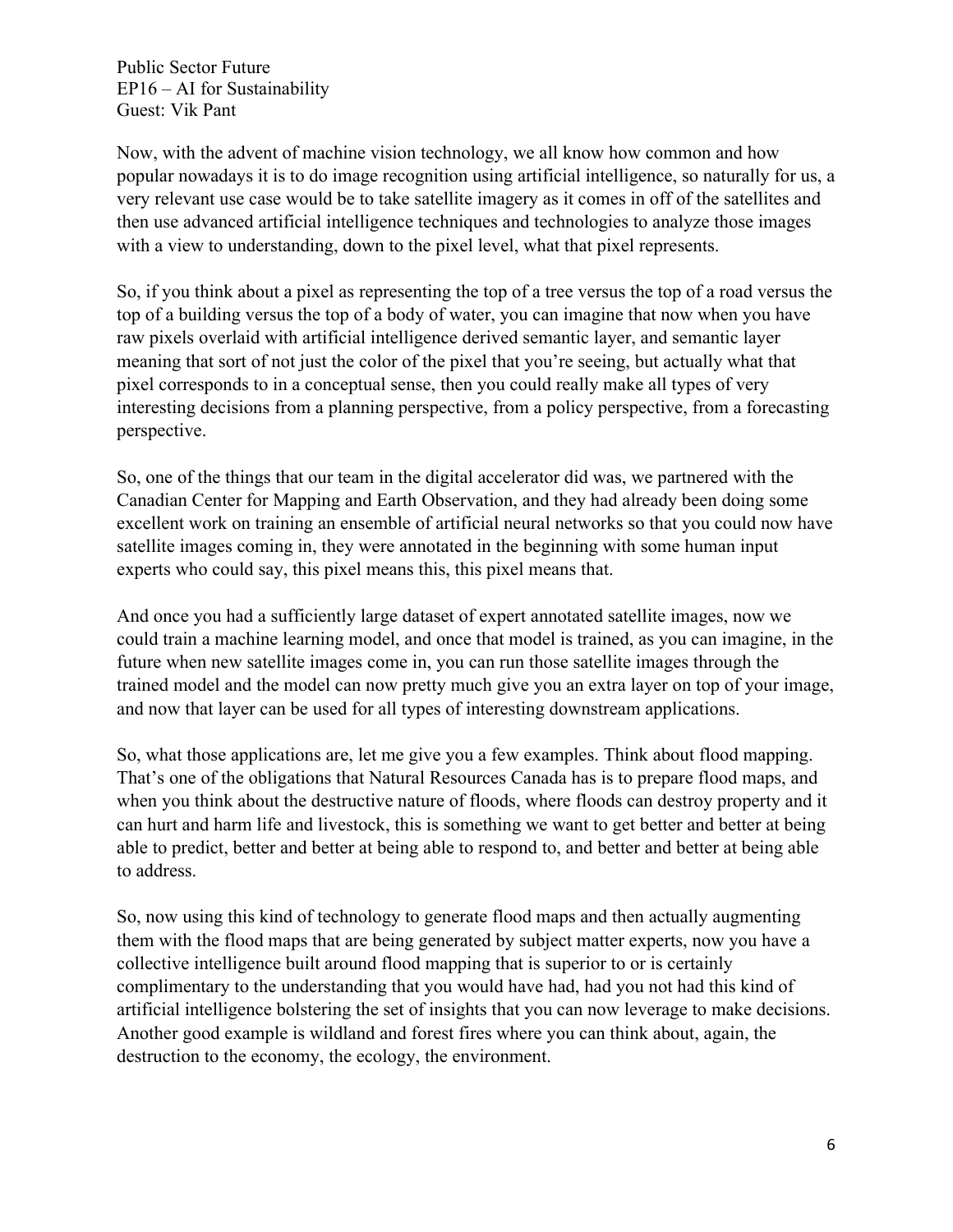So, the better and better that we can get at being able to understand what the contours are, what the topology is, what the sort of various cover is on a certain piece of ground where we're concerned about wildland fires and forest fires, we can take some of the world-leading expert work that is done in the Canadian Forest Service, in this specific area, take those models and then pair those models up with some of the models that could be built using this kind of technology. Now you can have a good understanding of how to respond to wildland fires and forest fires, and even perhaps predict them.

One very interesting project in the same vein, that we're doing in partnership with Microsoft, has to do with what we call mining risk mitigation. Now, when you think about it, Canada has, according to some good estimates, somewhere in the range of about 10,000 mine sites. And you can imagine, a mine is a fairly large, sprawling operation. You have emissions ponds, tailings lakes, rock piles and rock structures, and if the mine is in active operation, it's a full-time function to ensure that ecological hazards and environmental harms are mitigated as much as possible. When you think about abandoned mines, this can certainly be a problem because now you have a situation where you have the possibility of it just going out of control at some point and creating destruction and harm to the environment or the ecology.

Now, when you think about it, going out to all of the typical locations where mines are normally sited, it's a fairly expensive enterprise from not just financial expenses, but time and risk, and labor involved to do this. But the other part of this is that 10,000 is a fairly large number. How do you keep this up on an ongoing basis to ensure that the catalog of the conditions of these abandoned mine sites are inventoried, through time and over time, in the right way?

But this is where this type of technology that I just mentioned comes into play, because if we have satellites doing passes over the Canadian terra firma, then we can use this type of machine learning modelling not just to identify where those mines are, but over time we can do some difference analysis and to see how some of those are changing over time, see if some rock pile is degrading or see whether some kind of tailings lake is draining or some kind of emissions pond is leeching.

So, to the best that we can with satellite imagery – there are of course limits to this, because it is top-down and there's quite a bit of distance, but nonetheless, we can make some good approximations about the quality of the mine site and also then make decisions downstream about what type of actions to take to remediate it.

Now, this is a project where our scientists working closely with the Geological Survey, working with Canadian Center for Mapping and Earth Observation, Office of Chief Scientists partnered up with Microsoft, who also has some of the world's leading machine vision experts, computer vision experts. So, our teams got together. This is an ongoing project. We've been teaming very successfully, using our datasets, Microsoft's dataset, our expertise and knowledge in subject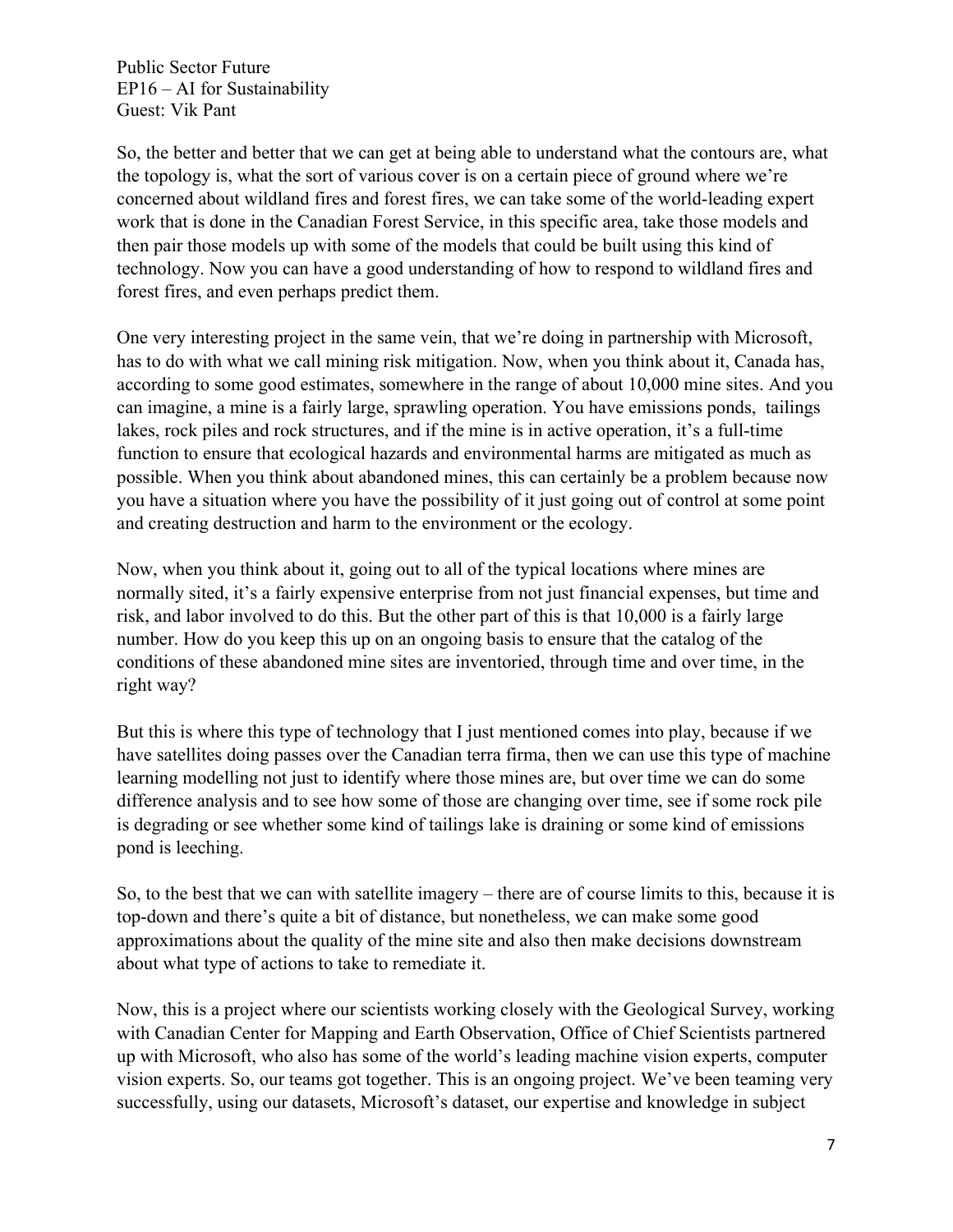matter, domain knowledge, as well as Microsoft's expertise in the domain, but also in terms of software, and really just bringing our ideas together, and trying and testing different approaches to see what really works.

**OLIVIA NEAL:** Well, I think that's great to hear those very tangible applications and how those are developing over time. One of the things that struck me as you were talking about the flood mapping, wildland fires and mining risk as well is that these are challenges that many countries are facing, and I wondered whether when you're developing these models, whether there's the opportunity to share those with other countries, to make those open and reusable, and if that's something that you think about or if you equally borrow things from other countries and use them in Canada?

**VIK PANT:** Certainly we have a commitment to open innovation and to open science. So, certainly when you look at Geo-Deep-Learning, which is the Canadian Center for Mapping and Earth Observation artificial neural network ensemble that we talked about, which is used for assigning these layers – features, land cover pixels down to the land cover classes, down to the pixel level, this is actually already on GitHub, which is a publicly-accessible code repository.

And indeed, we know that there are lots of public and private sector, and academic researchers who are using that code base to not only use it for their purposes but also then to recommend changes or improvements, or submit, if you will, a code request. So, that is one element to it, that as much as possible, we are focused on open innovation and open science. Another element to this is, you can have the best models, but then what about the data? So, similarly, the Canadian Center for Mapping and Earth Observation also has a publicly accessible catalog.

**OLIVIA NEAL:** Okay, thank you, and I think that the more that we talk about this, the clearer it is that none of these problems are issues that can be solved by one team or one agency, or even one entity alone. They're things where you have to have people with a range of knowledge bringing different datasets, different experiences, different expertise to the table, and that together becomes more than the sum of its individual parts.

It's really exciting to hear about the work that you're doing. Earlier in this conversation – when you talked about the five elements of success, you talked about this idea of strategic partnerships, which are really core to how you're delivering. And you've made a lot of progress within your team and in moving that forward, and I'm interested in if you have reflections on that for people in other countries who are wondering about how to go about this type of approach.

I think that often, when you're in a public service environment, particularly if you haven't ever worked in the private sector, there seem to be a lot of barriers to creating those types of partnerships. There's sometimes nervousness around whether you can go out there and talk to private sector companies, is that allowed, is that okay? And I'm just wondering on your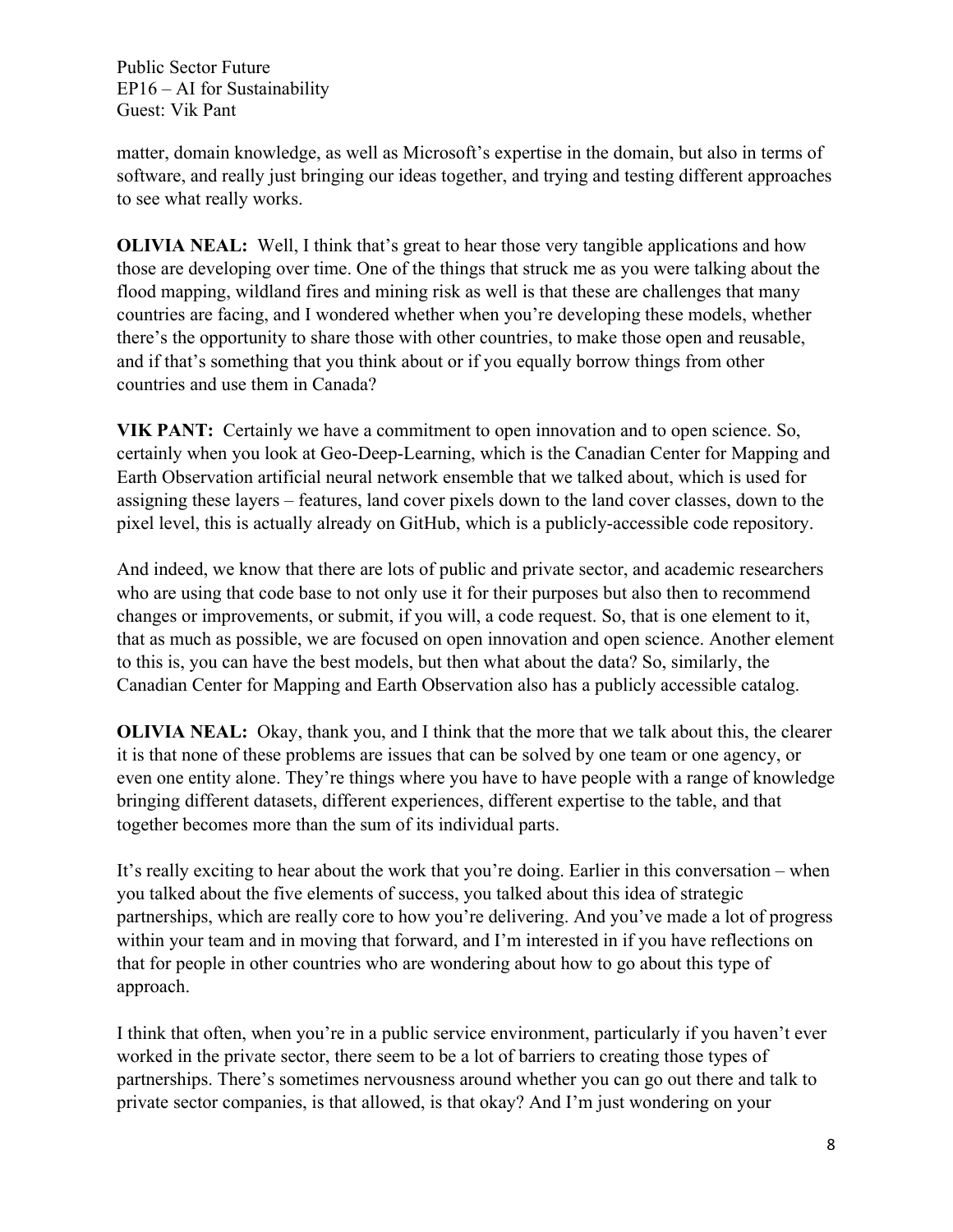experiences, whether you have any reflections that would be valuable for other public servants as they go forward?

**VIK PANT:** That's something that we dealt with and continue to deal with as well. And what I would say is, there's a few things that one can keep in mind that would help to make this happen. So, the first thing is transparency. I think at any level, the way we build trust within the enterprise is by being fully open and transparent, and letting executives, letting leaders know what we're trying to do. Second thing is to really engage in what we would call allocentric thinking or outside-in thinking, which is try to imagine what the motivations of those potential partners those prospective collaborators would be.. Then the third piece I would definitely say, is the transparency that I mentioned internally, that same type of transparency and openness with the partner.

So, I like to say avoiding mutual mystification, because in many cases, when you're starting a new partnership model, it's never been done before. So, there also, ensuring that not only do you understand what the other side perceives as their goals and then you align –at every step of the game, because in the long run, that also then builds trust and confidence in the external relationship the same way that it does inside our department with the executive cadre at the senior leadership table.

**OLIVIA NEAL:** Absolutely. I think those are three very practical lessons for people to implement as they're taking these types of approaches forward, so thank you for sharing those. So, one final question from me, throughout this series, we really want to highlight and celebrate the work of public servants who are doing fantastic things. So, I'm interested to know, you're involved in lots of different projects in different areas. Are there any pieces of work that you've seen from other public servants which have inspired you or really impressed you, and you would recommend other people go and take a look at?

**VIK PANT:** So, if you would indulge me, I'd like to give you two examples in the government of Canada, and I'd say that they're actually quite complementary and related. So, one certainly I would say is Mr. Anil Arora, the chief statistician of Canada. Mr. Arora heads up our Statistics Canada, and he really has brought a sense of rigor and discipline to this notion of data science. I mean, statistics is certainly a very well-established field, but really what data science offers in terms of new techniques and computation, new algorithms, new ways of actually getting them down on silicone so you can actually crunch massive datasets, he has really calibrated and optimized the entire Statistics Canada enterprise with his leadership to be able to do this at scale.

A second one that I'd like to also refer to is a colleague in the Privy Council Office, Rodney Ghali, and he has been doing some phenomenal work in behavioral economics. When you think about behavioral science, behavioral economics, this has been a field that's been around for quite some time, But what data science has now enabled has brought the power of that massive